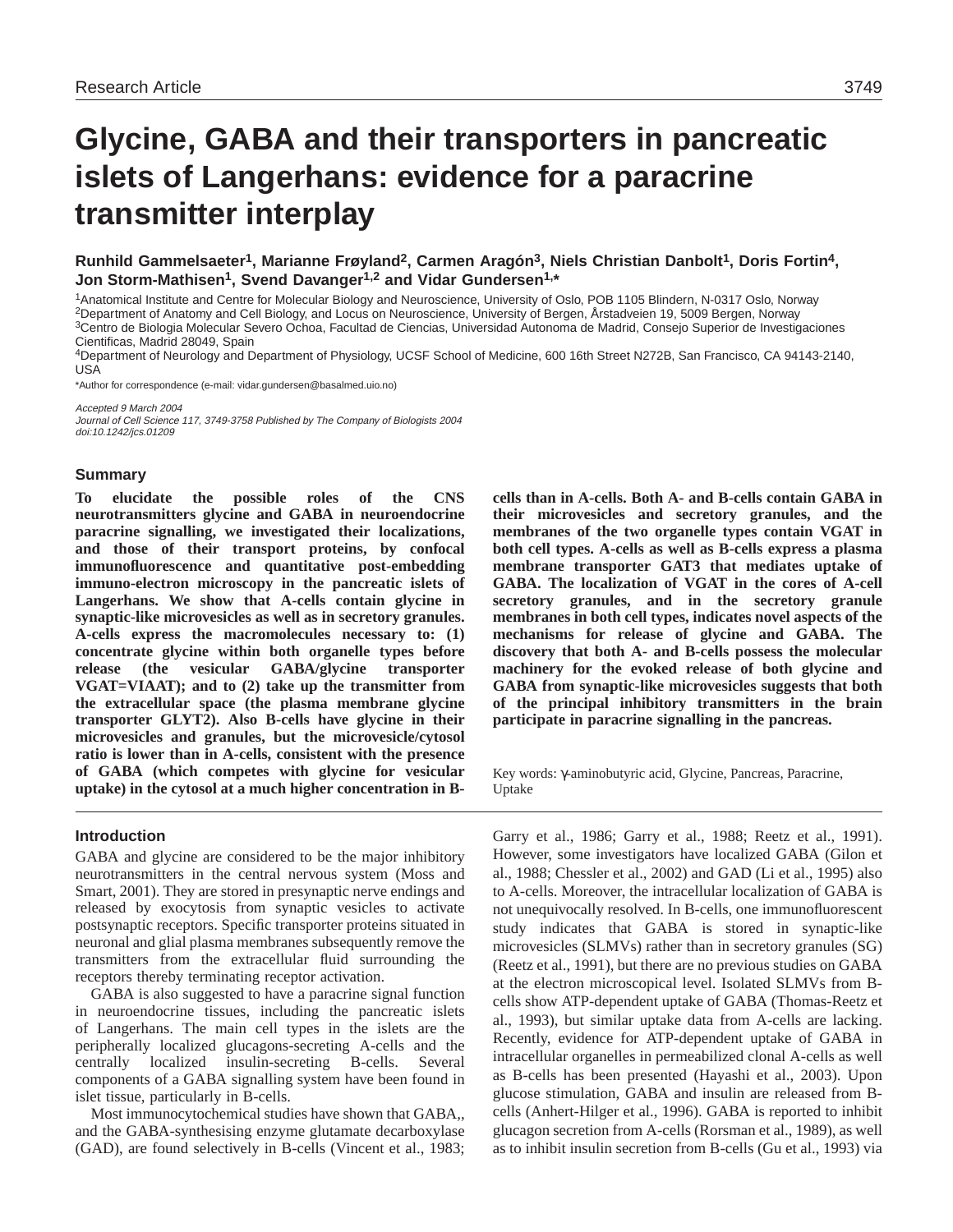GABA-A and GABA-B receptor mediated mechanisms, respectively.

The role of glycine in the endocrine pancreas is less well known. Glycine-mediated receptor responses (strychninesensitive) are present on a cell line derived from pancreatic Bcells (GK-P3 cells) (Weaver et al., 1998). The cellular and subcellular distribution of glycine in islet tissue is still unknown.

Inactivation of ligand-receptor interaction by cellular uptake of fast acting transmitters is important for the maintenance of a high signal-to-noise ratio in the target cells. In fact, such uptake is critical to synaptic transmission in the brain. Uptake through the plasma membrane might also serve to supply nerve endings and cells with transmitter for release. Four highaffinity plasma membrane GABA transporters (GAT1, GAT2, GAT3 and GAT4) (Borden et al., 1992; Liu et al., 1993a), and two main subtypes of glycine transporters (GLYT1 and GLYT2) (Smith et al., 1992; Guastella et al., 1992; Liu et al., 1993b) (for a review, see Zafra et al., 1990) have been identified in the central nervous system. Whether cells in the islets of Langerhans express the plasma membrane transport proteins for GABA or glycine has not previously been established.

Exocytotic release would require prior packaging of the amino acids into intracellular vesicles. A vesicular GABA transporter (VGAT; also termed inhibitory amino acid transporter, VIAAT) was cloned (McIntire et al., 1997) and shown to transport both GABA and glycine into synaptic vesicles in the brain (Sagné et al., 1997; Chaudhry et al., 1998). Recently it was shown that VGAT is present in abundance in islet mantle cells, with a lower expression level in the islet core cells (Chessler et al., 2002), whereas other reports show that VGAT expression is exclusive to mantle A-cell Sgs (Hayashi et al., 2003). As the latter authors found ATP-dependent GABA uptake into intracellular vesicles in both types of cells, the question of the identity of the vesicular GABA transporter in B-cells remains unresolved.

To explore the roles of GABA and glycine as signalling molecules in the endocrine pancreas we used immunocytochemical methods, and specific antibodies recognising GABA, glycine and their transport proteins in aldehyde-fixed tissue. The cellular distributions of GABA, glycine, GAT1, GAT3, GLYT1, GLYT2 and VGAT immunoreactivities were investigated by confocal immunofluorescence microscopy, identifying A- and B-cells with antibodies to glucagon and insulin, respectively. Taking advantage of postembedding immunogold labelling, the organellar localizations of VGAT, GABA and glycine were studied quantitatively by electron microscopy (EM).

# **Materials and Methods**

## Materials and equipment

Glutaraldehyde (25%, EM), glycine, paraformaldehyde and picric acid were from Merck (Whitehouse Station, NJ). β-Alanine, γ-amino*n*-butyric acid (GABA), and L-glutamic acid were from Sigma (St Louis, MO). Pentobarbital (50 mg/ml) was from Haukeland Hospital Pharmacy (Bergen, Norway). Equithesin [chloral hydrate (42.5 mg/ml) and pentobarbital (9.7 mg/ml)] was from Rikshospitalets Apotek (Oslo, Norway). Dextran D-70 was from Amersham Corporation (Buckinghamshire, UK). All other chemicals were of analytical grade.

Axiophot light microscope was from Zeiss (Germany). Cryocut 1800 was from Reichert-Jung (Wien, Austria). Kryostat 1720 was from Leitz GmbH (Stuttgart, Germany). Vibratome series 3000 sectioning systems was from Technical Products International (O'Fallon, MO). DM RXA confocal laser scanning microscope and MPS 60 camera and fluorescence filters A, N2.1 and L5 from were from Leica (Wetzlar, Germany). Vanox AHBT3 light microscope was from Olympus (Hamburg, Germany).

### Antibodies

The polyclonal antibodies against amino acids (GABA and glycine) were raised in rabbits and used essentially as originally described (Storm-Mathisen et al., 1983; Dale et al., 1986; Ottersen and Storm-Mathisen, 1987) by immunizing with the amino acids coupled to bovine serum albumin by a glutaraldehyde-formaldehyde mixture. The anti-GABA (GABA990) and the anti-glycine (Gly290) sera have been extensively characterized previously (Gundersen et al., 2001; Kolston et al., 1992). The antibodies do not bind to amino acid residues in proteins. To block slight cross-reactivities, the GABA990 antiserum was preabsorbed (overnight at 4°C) with glutaraldehyde/ formaldehyde complexes (weight proportion 2.5:1.0) of β-alanine (300 µM) and L-glutamic-acid (200 µM). The Gly290 glycine antiserum was pre-absorbed with complexes of β-alanine (300 µM) and GABA (200 µM). Addition of GABA and glycine complexes (500 µM) abolished labelling of tissue sections by the GABA990 and Gly290 antisera, respectively.

Anti-GAT1 serum (Chaudhry et al., 1998) was obtained from rabbit 68514 immunized with the C-terminal peptide EQPQAGSSASKEAYI (amino acid residues 584-599 of rat GAT1). The anti-GAT3 antibodies were produced as described (Danbolt et al., 1998) by immunizing rabbit 7D4318 with a synthetic peptide CEAKVKGDGTISAITEKETHF corresponding to the C-terminal amino acid residues (607-627) of rat GAT3. The ensuing antibodies were affinity purified as described and labelled one band with the appropriate molecular mass on immunoblots of SDS-PAGE separated whole rat brain tissue proteins. Three different antibodies against different parts of the VGAT protein were used. Antibodies against the N-terminal 99 amino acids of VGAT were raised in a rabbit immunized with a glutathione-S-transferase-VGAT fusion protein (Nterminal VGAT antibody), and antibodies against the C-terminal of VGAT were obtained from a rabbit immunized with the keyholelimpet hemocyanin (KLH)-conjugated synthetic peptide of the Cterminal 17 amino acids of VGAT (C-terminal VGAT antibody) (Chaudhry et al., 1998). A VGAT antibody raised in guinea pig against synthetic peptide from rat, human and monkey VGAT protein was purchased from Chemicon. (Temecula, CA) (Chemicon antibody). The N-terminal VGAT antibody was used for immunofluorescence, immunoperoxidase and immunogold experiments, whereas the Cterminal VGAT antibody and the Chemicon antibody were used only in immunogold experiments. The N-terminal VGAT anti-serum was preabsorbed with rat liver acetone powder (40 mg/ml) overnight at 4°C, before the supernatant was transferred to a microcentrifuge tube with filter insert and spun in a microcentrifuge for 5 minutes at 7280 *g*. The affinity purified anti-GLYT1 antibody (Zafra et al., 1995) was from rabbit 80748 immunized with the synthetic C-terminal peptide IVGSNGSSRLQDSRI (amino acids 623-638 of GLYT1). The GLYT2 antibody (Zafra et al., 1995) was obtained from a rabbit immunized with a glutathione-S-transferase-GLYT2 fusion protein containing 193 amino acids of the (intracellular) amino-terminus of GLYT2. This antiserum was absorbed with immobilized GST, the antibodies concentrated on a protein A-Sepharose column, and finally affinity purified on a column with immobilized fusion protein (Zafra et al., 1995). The specificities of the antibodies to the transporter proteins have all been documented in our laboratory by immunoblots, as described in the publications quoted in this paragraph.

Mouse monoclonal antibodies to glucagon, insulin, synaptophysin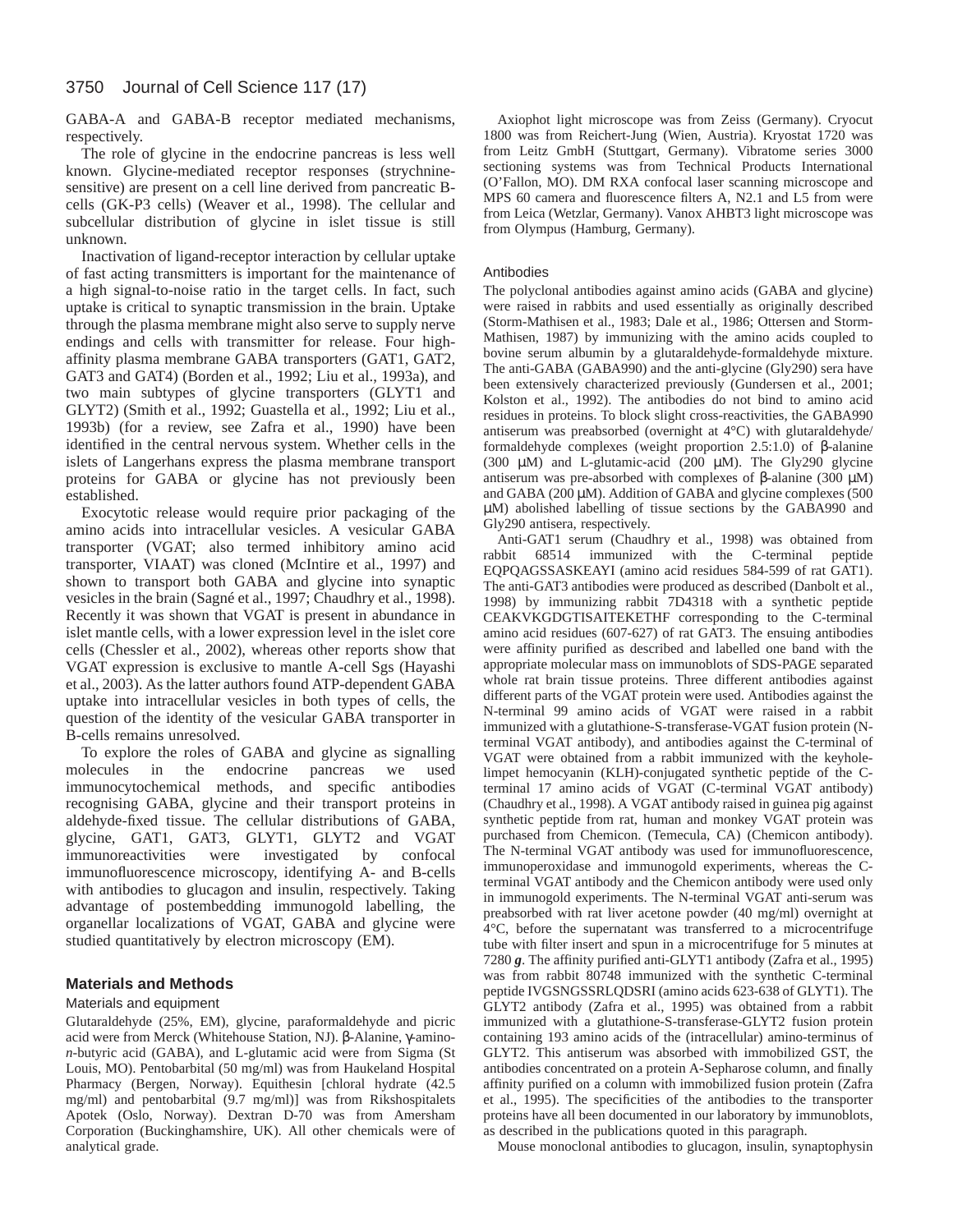and GABA were from Sigma (St Louis, MO), Zymed Laboratories (San Francisco, CA), Boehringer Mannheim Biochemica (Mannheim, Germany) and ICN Biomedicals (Costa Mesa, CA), respectively. Polyclonal guinea pig anti-insulin antibodies were from Sigma (St Louis, MO). Polyclonal anti-synaptophysin antiserum from rabbit was from Euro Diagnostica (Malmö, Sweden). Anti-rabbit Ig (biotinylated from donkey), streptavidin-biotinylated horseradish peroxidase complex, Cy3 coupled anti-rabbit IgG from goat and Cy3 coupled anti-mouse IgG from goat were from Amersham Pharmacia Biotech (Uppsala, Sweden). Cy3-coupled anti-rabbit IgG from donkey and FITC-coupled anti-mouse IgG from donkey, FITC-coupled antimouse IgG [F(ab′)2 fragment from donkey] and FITC-coupled antiguinea pig IgG [F(ab′)2 fragment from donkey] were from Jackson ImmunoResearch Laboratories (West Grove, PA). Goat anti-rabbit Ig F(ab) coupled to 15 nm gold particles were from Europrobe (Lyon, France), and Goat anti-mouse Ig coupled to 10 nm gold paticles was from Aurion (Netherlands).

### Perfusion fixation

Wistar rats (150-350 g) were obtained from M&B (Ry, Denmark) and Møllergaard-Hansen (Vejby, Denmark), while BDIX rats (150-350 g) were obtained from Harlan (Oxon, UK). The animals had free access to food (standard low-protein pellet diet) and tap water. They were deeply anesthetized with intraperitoneal injections of Equithesin (5 ml/kg) or pentobarbital (50-75 mg/kg). Before cessation of spontaneous respiration the rats were perfused for 15 min through the left ventricle with different fixatives in 0.1 M sodium phosphate buffer pH 7.4 (NaPi) (4°C or room temperature, 50 ml/min) (see below), preceded by a brief flush (10-15 sec) of 4% (w/v) dextran  $(M_r 70,000)$ in the same buffer without fixative (for details, see Danbolt et al., 1998). The pancreas and the brain were dissected free and postfixed (2-3 hours at room temperature) in the same fixative as used for perfusion. For amino acid immunoperoxidase cytochemistry a mixture of 2.5% glutaraldehyde and 1% formaldehyde in NaPi was used. For immunofluorescence either a mixture of 3-4% formaldehyde and 0.5% glutaraldehyde in NaPi or a pH-shift protocol [4% formaldehyde in 0.2 M sodium acetate buffer (pH 6.0) followed by 4% formaldehyde in 0.2 M sodium carbonate buffer (pH 10.5) with 0.2% picric acid added to both solutions] was used. For electron microscopic studies, a mix of either 4% formaldehyde and 0.1% glutaraldehyde, or 1% formaldehyde and 2.5% glutaraldehyde was used. Formaldehyde was freshly made from paraformaldehyde, and the aldehydes were added to the buffers immediately before fixation. The tissues were stored at 4°C in the fixative diluted 1:10 in NaPi until they were processed for light or electron microscopic immuncytochemistry.

#### Immunofluorescence and immunoperoxidase microscopy

After fixation, the tissues were sectioned on a vibratome  $(40 \mu m)$  or on a cryostat (7-20 µm) after cryoprotection in 30% sucrose or 25% sucrose and 10% glycerine at 4°C overnight. The cryostat sections were collected on SuperFrost®Plus or gelatin-coated glass slides and stored at  $-22^{\circ}$ C until they were processed with the antibodies according to an indirect immunofluorescence method (Veruki and Wässle, 1996). The vibratome sections were incubated with the antibodies in immunoperoxidase experiments using a streptavidinbiotin-peroxidase method (Hsu and Raine, 1981).

The sections were incubated with the primary antibodies over night at 4°C or at room temperature. The antibodies were used at the following dilutions: anti-GABA (no. 990) 1:500-1:1000, anti-GABA (monoclonal) 1:200, anti-GAT1 0.3-0.6 µg/ml, anti-GAT3 0.3-0.6 µg/ml, anti-glucagon 1:2000-1:2400, anti-glycine 1:300-1:3000, antiinsulin 1:40-1:100, anti-synaptophysin (polyclonal) 1:600, antisynaptophysin (monoclonal) 1:5-1:200, anti-GLYT1 2 µg/ml, anti-GLYT2 6 µg/ml and anti-VGAT (N-terminal VGAT antibody) 1:100-

1:300. The Cy3-conjugated secondary antibodies were used at dilutions of 1:50-1:1000. The FITC-conjugated secondary antibodies were used at dilutions of 1:50-1:200. The biotinylated secondary antibodies (anti-rabbit Ig) and the streptavidin biotinylated horseradish peroxidase complex were used at dilutions of 1:100.

For immunofluorescence microscopy, double-labelling experiments were performed. The sections were first incubated with a mixture of primary antibodies from two different species, followed by a mixture of species specific secondary IgG antibodies that were coupled to different fluorochromes. In control experiments, in which the primary antibodies were omitted or substituted with pre-immunesera, there was no staining of the tissue sections.

As a specificity control in amino acid immunoperoxidase experiments, cellulose nitrate/acetate filters with blots of different amino acids conjugated to brain macromolecules by glutaraldehydeformaldehyde were processed along with the tissue sections (Dale et al., 1986; Kolston et al., 1992). This test system ensured that the GABA and glycine labelling of tissue sections was highly specific. When aldehyde complexes of GABA or glycine (0.3 mM) were added to the respective antisera, the staining of tissue and test sections was abolished.

The distributions of immunoreactivities for GABA, glycine, GAT, GLYT, VGAT, synaptophysin, insulin and glucagon were analysed with one of three microscopes: (1) an Olympus Vanox light microscope using differential interference contrast (DIC) illumination; (2) a Zeiss Axiophot light microscope using different combinations of fluorescent filters (BP 450-490 and FT 510 for FITC, and BP 546, FT 580 and LP 590 for Cy3), and an additional green filter (BP515-565) blocked strong crosstalk of Cy3 fluorescence; (3) a Leica DM RXA confocal laser scanning microscope using a FITC/TRITC filter set. Leica TCS NT software was used to obtain digital images of fluorescent sections using fluorescence filters A, N2.1 and L5 and an MPS 60 camera from Leica, and to take photomicrographs using DIC illumination.

#### Quantitative immunogold electron microscopy

Tissue for electron microscopy was low temperature embedded in Lowicryl HM20 and immunogold labelling was performed as described (Chaudhry et al., 1995; Chaudhry et al., 1998). Slices of perfusion-fixed pancreatic tissue (see above) were microdissected into rectangles containing islets of Langerhans, cryoprotected with increasing concentrations of glycerol (10%, 20% and 30% in NaPi, 30 minutes each), before freezing in liquid propane (190°C) in a KF80 Universal Cryofixation System (Leica, Vienna, Austria). Then the samples were substituted with anhydrous methanol containing 0.5% uranyl acetate in a Cryo Substitution Apparatus (Leica) precooled to –90 $^{\circ}$ C. The samples were infiltrated at –45 $^{\circ}$ C with a gradient of increasing concentrations of Lowicryl HM20 in methanol and subsequently with pure Lowicryl HM20 overnight before polymerization by ultraviolet light (360 nm) for 2 days at -45°C. Ultrathin sections (gold) were cut on a Leica ultramicrotome and placed on nickel mesh grids.

To investigate the ultrastructural localization of VGAT and amino acids in islet cells, the ultrathin sections were processed with the VGAT or amino acid antibodies with or without glucagon antibody in double-labelling immunogold incubations. The three different VGAT antibodies (see above) were used at the following dilutions: the Nterminal VGAT antibody 1:100, the C-terminal VGAT antibody 1:300 and the Chemicon antibody 1:500. The anti-GABA antibody (GABA990) and the anti-glycine antibody (Gly290) were from rabbit and were diluted 1:300. The ultrathin sections were first treated with a mixture of either of the antibodies to VGAT or amino acids (from rabbit or guinea pig) and the glucagon antibody (mouse, dilution 1:2000), before the bound immunoglobulins were visualized with species-specific secondary antibodies coupled to gold particles with different diameters (15 nm for VGAT, GABA and glycine, and 10 nm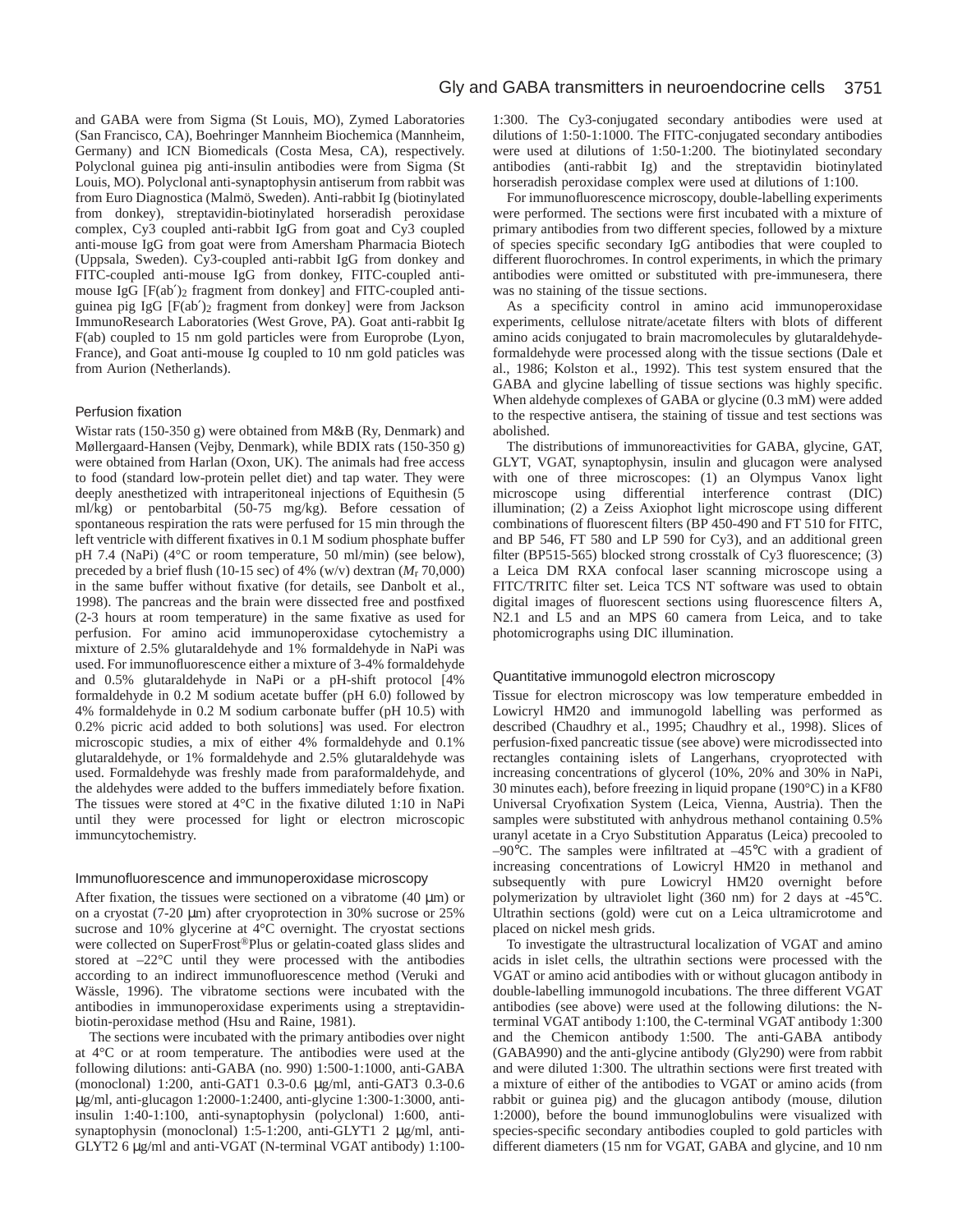for glucagon). Other ultrathin sections were single labelled for VGAT or amino acid. Ultrathin test sections (Ottersen, 1987) with different amino acids fixed to brain macromoloecules were processed along with the islet sections, ascertaining that the antibodies to GABA and glycine labelled only the amino acids they were raised to, in the conditions of the individual experiment.

The sections were viewed in a Philips CM10 electron microscope. The cells were identified by immunolabelling for glucagon and on morphological grounds according to Weiss (Weiss, 1988). Briefly, Bcells were identified by the presence of numerous secretory granules (SGs) with an electron-dense core surrounded by an electron-lucent halo within the limiting membrane. The A-cells have SGs with a uniform diameter (that is slightly smaller than that of B-cell SGs) and an electron-dense core that is closely surrounded by the vesicular membrane. Pictures were taken of A- and B-cells adjacent to each other.

The quantifications were performed at  $\times$ 48,000 final magnification. Immunogold particles signalling VGAT (only the N-terminal antiserum was used for quantitative analysis), glycine and GABA, and grid points for area determination (see below) were recorded over SGs (also known as large dense core granules, LDCG), cytoplasm free of SGs and mitochondria (here called residual cytoplasm) and over mitochondria in A- and B-cells. In addition, the residual cytoplasm was divided into areas of SLMVs and of cytosol. Endoplasmic reticulum components, filaments and microtubules were included in cytosol. Other organelles were rarely encountered and were excluded from the analysis. Particles and grid points were included in the SLMV when the particle centres or grid points were within a 30 nm distance from the outer border of the SLMV. This is a distance within which most of the immunogold particles are expected to occur (Chaudhry et al., 1995; Nagelhus et al., 1998). These criteria are illustrated in Fig. 1. To correct for the contamination of cytosol labelling to the SLMV labelling, the gold particle densities recorded over cytosol were subtracted from the gold particle densities recorded for SLMVs. Similarly, to avoid contamination, particles or grid points closer to a mitochondrion or an SG than 30 nm were excluded from recording as localized over residual cytoplasm, cytosol or SLMV. The values for glycine and GABA were corrected for background labelling over empty resin (average 2 gold particles/ $\mu$ m<sup>2</sup>). VGAT associated with the membranes limiting SGs was also analyzed. Gold particles with centres within 30 nm on either side of the limiting membrane were recorded (see above), but ones closer than 15 nm to the SG core were excluded to minimize contamination from the core (Fig. 1), which is densely labelled in Acells. The areas of the profiles were determined by point counting using an overlay screen (Gundersen et al., 1988; Gundersen et al., 1998) using the same inclusion criteria as for gold particles. The results were statistically evaluated by a non-parametric test (Mann-Whitney-U) (Statistica) and a Student's *t*-test (Excel).

# **Results**

### GABA and glycine in neuroendocrine cells in the islets of Langerhans

To establish the cell-specific localization of GABA, cryosections of rat pancreas with islets of Langerhans were processed for double-labelling immunofluorescence and examined by confocal laser scanning microscopy. We show that GABA is strongly concentrated in a majority of the insulin-positive cells in the islet core (B-cells) (Fig. 2A,B). There is very weak GABA-immunoreactivity in a few core cells as well as in the majority of the glucagons-positive cells in the islet mantle (A-cells) (Fig. 2C,D).

The subcellular localization of GABA was explored by electronmicroscopy by postembedding immunogold labelling. We demonstrate that the GABA immunogold particles are localized with a high density in areas of cytoplasm free of



**Fig. 1.** Criteria for recording of immunogold particles as associated with synaptic-like micro vesicles (SLMVs), or secretory granule (SG) limiting membranes (thick contours). Gold particles (and grid points for area determination) with centres within 30 nm of the limiting membranes of SLMVs or SGs were included (grey areas), omitting ones closer to SG dense cores than 15 nm. Particles within 30 nm of the surface of mitochondria (or other, rarer organelles) were excluded from recording (see text).

mitochondria and SGs (Fig. 2E,F). Confirming and extending the immunofluorescence results, the mean density of GABA immunogold particles over B-cell SGs was similar to the density over residual cytoplasm (Fig. 2F), suggesting that GABA is present both in SGs and other cytoplasmic components. In A-cells too, gold particles signalling GABA are situated both over cytoplasm and over SGs, but at a much lower labelling density than in the B-cells (Fig. 2F).

Closer electron microscopic analysis (Fig. 2G,H) revealed that immunogold particles situated over residual cytoplasm were preferentially associated with small vesicular structures, i.e. SLMVs. Thus, after dividing the residual cytoplasm into areas of SLMVs and cytosol (organelle-free cytoplasmic matrix), we found that the observed gold particle ratio (SLMV/cytosol) for GABA (see Materials and Methods) was about 1 both in A- and in B-cells (Fig. 2G). As the inside of the SLMV (the diameter of the SLMVs is 34.1±9.4 nm, mean±s.d., *n*=92) is much smaller (ca. 1/8, Fig. 1) than the area over which SLMV-associated immunogold particles are distributed, we estimate that the concentration of GABA inside the SLMVs is about 8 times higher than indicated by the observed gold particles (Fig. 2H). This is similar to the concentration of glutamate in synaptic vesicles compared with cytosol in glutamatergic terminals in the brain (Nicholls and Attwell, 1990). As the area of SGs is only slightly smaller than the area containing SG-associated gold particles, the observed density of GABA immunogold particles closely represents the concentration of GABA inside SGs. Hence, the GABA concentration inside SGs is similar to that in cytosol in B-cells, but slightly higher than that in cytosol in A-cells (Fig. 2F).

Although the presence and releasability of GABA is well established in a number of different neuroendocrine cells, other neuroactive amino acids might serve similar paracrine functions as well. Our results with glycine specific antibodies show the presence of this amino acid within most or all neuroendocrine cells of the islets of Langerhans, at much higher levels than in the exocrine cells (Fig. 3A). Both insulin containing core cells and glucagon containing mantle cells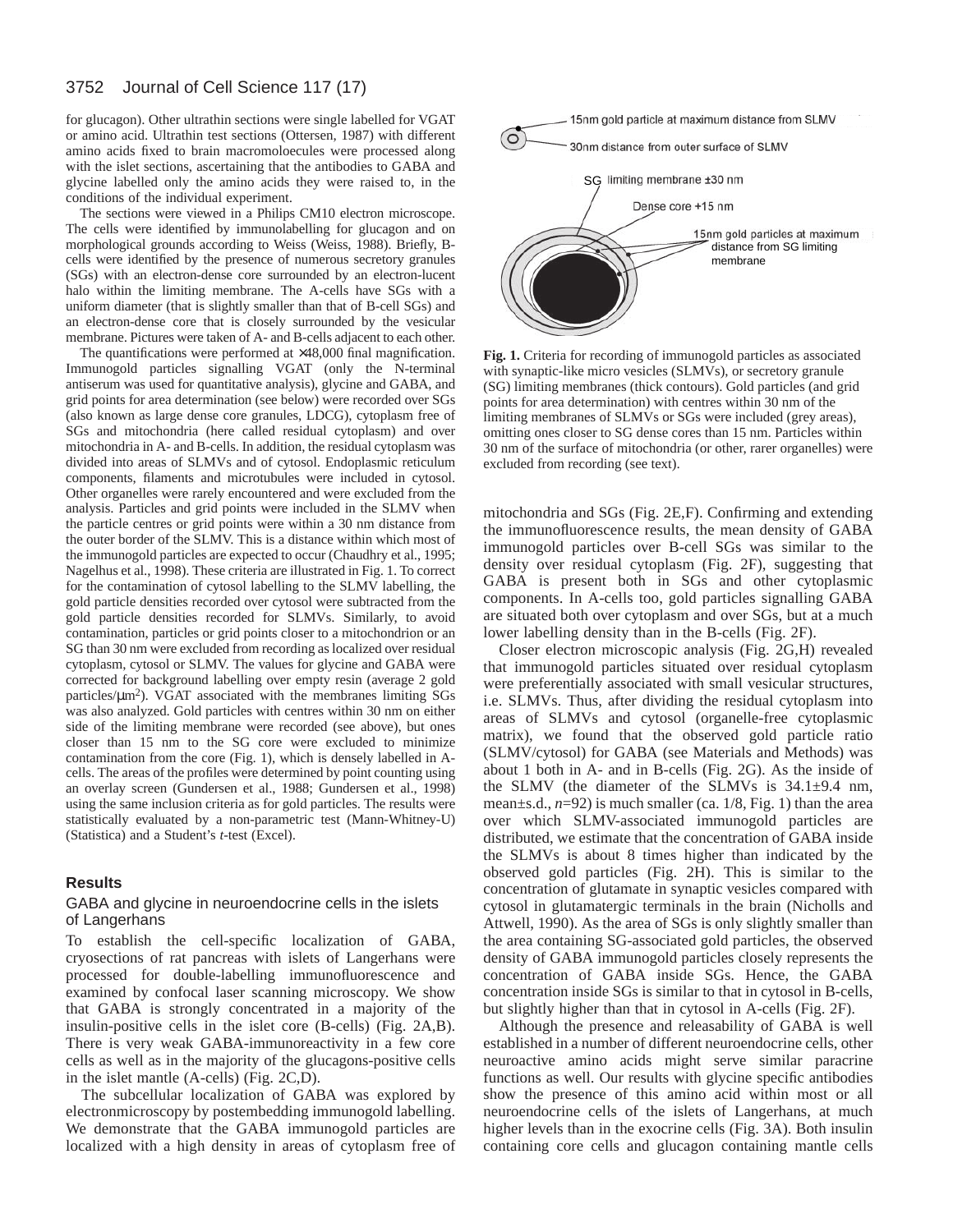

are clearly glycine positive (Fig. 3B,C). Corroborating the immunofluorescence data, immunoelectron microscopy shows that gold particles signalling glycine are present in both A- and B-cells (Fig. 3D,E). However, in contrast to GABA, glycine is more concentrated in SGs than in the residual cytoplasm, in Acells as well as B-cells (Fig. 3E). Further electron microscopic analysis of the residual cytoplasm revealed that, like GABA, glycine is preferentially associated with SLMVs, with a SLMV/cytosol ratio of about 2 in A-cells, significantly higher than in B-cells (about 0.5) (Fig. 3F). The estimated glycine concentration inside A-cell SLMVs (cf. above on GABA) is some 15 times higher than in cytosol, whereas the concentration inside B-cell SLMVs is 5 times that in cytosol (Fig. 3G). The glycine concentration inside A- and B-cell SGs is about 2.5 times that in residual cytosol (Fig. 3E,F).

# Vesicular transport of GABA and glycine in islet neuroendocrine cells

If an amino acid is concentrated within vesicles (SLMV or SG)

# Gly and GABA transmitters in neuroendocrine cells 3753

**Fig. 2.** GABA (red A,C) is in core cells containing insulin (green B), i.e. B-cells. GABA occurs, at lower concentrations, also in mantle cells (C, arrowheads) co-localized with glucagon (green D, arrowheads), i.e. in A-cells, as shown by double labelling immunofluorescence confocal microscopy. Note lack of labelling (black) of exocrine pancreas. Electron microscopic post-embedding immunolabelling (E) shows a higher concentration of GABA in a B-cell (E top) than in an A-cell (E below). Insets: high magnification examples of SLMVs labelled for GABA, from the two cell types. Quantification (F) of immunogold particles shows the distribution of GABA intracellularly in A- and B-cells (presented as gold particles representing GABA per µm2; background over tissue-free plastic, ca 2 per  $\mu$ m<sup>2</sup>, subtracted). The SGs and residual cytoplasm (mitochondria etc. excluded) contain GABA at about 6 and 11 times higher concentration in B-cells than in A-cells, respectively (*P*=0.01,  $n=3$ ) (F). Further analysis shows (G,H) that SLMVs in the residual cytoplasm also have about 10 times higher particle densities in Bcells than in A-cells (*P*<0.001, *n*=4). SLMVs have similar net densities of GABA particles as cytosol both in A-cells and in B-cells (the GABA particle densitiy over cytosol was subtracted from that over SLMVs; cf. Fig. 1 and Materials and Methods). However, as the area of the SLMVs (average diameter 34.1 nm) is much smaller (ca 1/8) than the area over which SLMV associated immunogold particles are distributed, we estimate that the internal SLMV concentration of GABA is about 8 times higher than indicated by the observed gold particles (A-cells *P*=0.001, B-cells *P*=0.01, for gross particle densities of SLMVs versus cytosol, *n*=4). Hence, the GABA concentration inside the SLMVs is nearly an order of magnitude higher in the cytosol in both A- and B-cells (H). Scale bar E: 200 nm (scale for insets: 15 nm gold particles).

for subsequent exocytotic release, an amino acid transport protein must be present in the vesicle membrane. The accumulation of GABA and glycine in SLMVs as well as in SGs prompted us to investigate the islet distribution of VGAT, which is the obvious candidate for a vesicular GABA and glycine transporter protein (McIntire et al., 1997; Sagné et al., 1997; Chaudhry et al., 1998).

To this end, we first applied immunofluorescence microscopy with specific antibodies against VGAT, in combination with antibodies against insulin, glucagon, GABA or synaptophysin to reveal the cellular distribution of VGAT in the islet cells. A high fluorescent signal for VGAT is present in glucagons-positive mantle cells (Fig. 4A-C), questioning the role of VGAT for vesicular GABA transport in B-cells. However, in double-labelling experiments with antibodies against VGAT and GABA, using the confocal microscope, we could show that the strongly GABA-positive core B-cells also express VGAT, although at a much lower level than mantle Acells (Fig. 4D). The SLMV marker synaptophysin appears to label all islet cells (Fig. 4E).

With the expression of high levels of VGAT in A-cells and the presence of glycine in SLMVs as well as SGs in these cells, the question arises whether A-cells express the transport protein in both types of organelle, rather than in SLMVs like in the brain (Chaudhry et al., 1995). Post-embedding immunogold electron microscopy was applied for addressing this question. Immunogold labellings with three different antisera against VGAT showed that A-cells express VGAT in SGs (Fig. 4G-J) at a level that is an order of magnitude higher than the expression level in B-cell SGs (Fig. 4G,J), the latter being close to background levels (see below). However, the densities of VGAT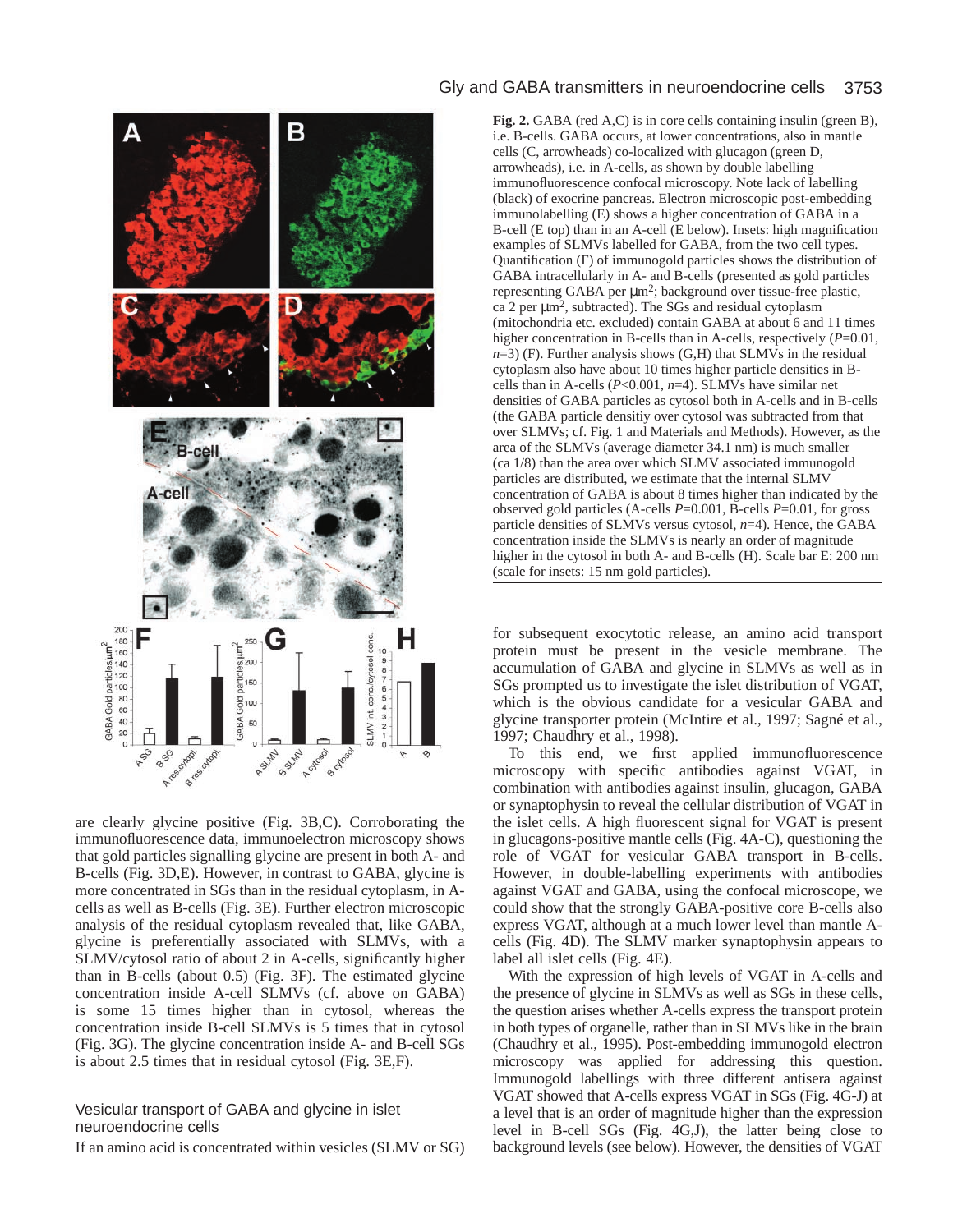

immunogold particles associated with the limiting membranes of SGs are similar in A- and B-cells (Fig. 4K), most of the SG labelling in A-cells being situated over the SG dense cores. The SG membrane-associated particle densities are much higher than the densities over cytoplasm distant from the SG membrane. However, after dividing the cytoplasm free of SGs and mitochondria into areas of SLMVs and cytosol, we could show that both in A- and in B-cells, high VGAT immunoreactivity is associated with SLMVs (Fig. 4L). Both in A- and in B-cells, the particle densities over cytosol are low and similar to those over mitochondria (Fig. 4J), or empty plastic (about 3 particles/ $\mu$ m<sup>2</sup>), i.e. background noise. Geometrical considerations (cf. Fig. 1) suggest that the length of sectioned limiting membrane per area of observation is similar for SLMVs and SGs. Although no exact comparison can be made, the data therefore suggest that the VGAT density is somewhat higher in SLMV membranes (Fig. 4L) than in SG membranes (Fig. 4K) (observed particle density ratio SLMV/SG  $\approx$  1.5 both in A- and in B-cells).

Plasma membrane transporters of GABA and glycine are present in neuroendocrine islet cells The plasma membrane GABA transporters GAT1 and GAT3 are **Fig. 3.** Glycine (red) is found both in core and in mantle cells of the islet (A,B) and is co-localized with glucagon (green) in mantle cells (C). Electron microscopic immungold analysis (D) shows glycine (15 nm gold particles, red arrows) distribution in a B-cell (left) and an Acell (right, double labelled with 10 nm gold particles representing glucagon, short arrows). Insets: high magnification examples of SLMVs (arrowheads) labelled for glycine in the two cell types. Quantification of immunogold particles (E-G) shows the intracellular distribution of glycine. Note that the numbers cannot be directly compared with those for GABA (Fig. 2), as the labelling efficiencies are not the same. The densities (number of 15 nm gold particles per  $\mu$ m<sup>2</sup>, background over tissue-free plastic, ca 2 per µm2, subtracted) of glycine immunoreactivity over SGs and residual cytoplasm (free of mitochondria and SGs), show that glycine occurs at higher concentrations in SGs than in the residual cytoplasm  $(P=0.05, n=5)$  both in A- and in B-cells (E). (F) In A-cells, SLMVs have higher net densities of glycine particles than cytosol, whereas in B-cells, cytosol has a higher net labelling density than SLMVs (subtraction as in Fig. 2G; *P*=0.005 for gross particle densities, *n*=4, for both A- and Bcells). However, owing to the small diameter of the SLMVs compared with the diameter in which the glycine gold particles are observed, the concentration of glycine inside Acell SLMVs is about 15 times higher than in cytosol, whereas the concentration inside B-cell SLMVs is about 5 times higher than in cytosol (A greater than B at  $P=0.002$ ) (G). Scale bar D: 200 nm (scale for insets: 15 nm gold particles).

present in the brain, in presynaptic terminals and in astrocytes, respectively (Itouji et al., 1996). They serve distinct roles in ensuring temporal limitation of synaptic transmission and recycling of the transmitter. Although neuroendocrine cells do not have the same demands for temporal resolution of their extracellular signalling processes, it is probable that plasma membrane transport of released transmitter amino acids are an integral part

of their paracrine regulation. In accordance with this, we found that GAT3 is present throughout the islet, both in insulin- and in glucagons-positive cells (Fig. 5A). The GAT3 labelling shows a granular pattern in the cytoplasm, i.e. it is not confined to the plasma membrane, suggesting the presence of intracellular reservoirs of the transporter. The GAT1-specific antibody did not produce staining of pancreatic sections (though it does specifically stain neuroendocrine cells in the stomach antrum (S. Davanger, unpublished).

In view of our observation that the amino acid transmitter glycine is present in neuroendocrine cells in the islets of Langerhans, we performed immunolabelling for the brain glycine plasma membrane transporters GLYT1 and GLYT2, which (in the brain) are localized in astrocytes and glycinergic neurons, respectively (Zafra et al., 1995). GLYT2 is strongly present in glucagon-positive mantle cells (A-cells) (Fig. 6), while most of the core cells (including B-cells) showed slight immunoreactivity. Antibodies against GLYT1 produced no immunostaining of pancreatic sections (not shown).

# Exocrine pancreas

The antibodies used in this study did not stain the exocrine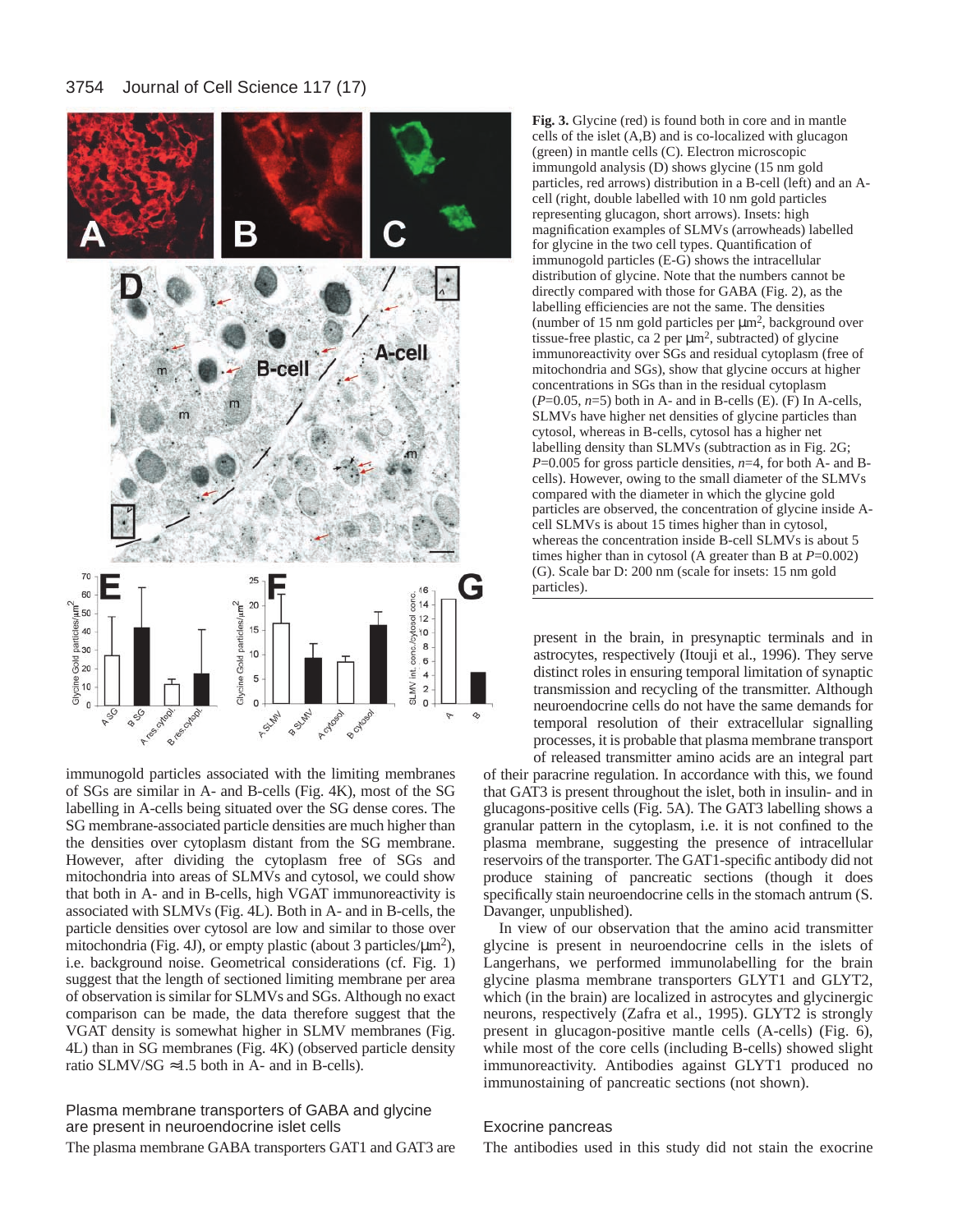

A-cells. Insulin-positive (green A) and GABA-positive (green D) core cells, are very slightly labelled for VGAT (red D). Synaptophysin (green E) is in both A- and B-cells. Electron microscopic immunogold labelling with three different VGAT antibodies (G,H,I) shows strong signal in the SGs of A-cells (G,H,I) but not B-cells (G). The identity of the A-cell SGs is confirmed by double labelling (H) with 10 nm gold particles for glucagon and 15 nm particles (red arrows) for VGAT. Insets: higher power photographs of SLMVs (arrowheads) labelled for VGAT, from the two cell types. Electronmicroscopic quantification (J) shows that VGAT immunogold density over A-cell SGs is >10-fold higher than that over B-cell SGs, or those over mitochondria or cytoplasm of either A- or B-cells (*P*<0.01). Further analysis (K,L) of the distribution of VGAT was conducted as shown in Fig. 1 (see also Materials and Methods). The density of VGAT immunogold associated with the membrane of SGs (K) is only slightly higher in A-cells than in the B-cells, but is significantly higher than cytosol background (*P*=0.01 in both A- and B-cells, *n*=5). Analysis of the distribution of VGAT in the residual cytoplasm (free of SGs and mitochondria) shows a many times higher density of VGAT immunogold associated with SLMVs than over cytosol (L) (*P*<0.001 in A-cells, *P*=0.007 in B-cells, *n*=5), which is close to the background noise over tissue-free plastic  $(2-3$  part/ $\mu$ m<sup>2</sup>, not subtracted). SLMV-associated VGAT relative to cytosol background is slightly higher in A-cells than in B-cells (*P*=0.008, *n*=5). Scale bars G-I: 200 nm (scale for insets: 15 nm gold particles).

Gly and GABA transmitters in neuroendocrine cells 3755

**Fig. 4.** VGAT (red A,B,D,F) co-localizes with glucagon (green C) in

GLYT1 and GLYT2 in the brain were similar to those described previously (Ottersen et al., 1988; Chaudhry et al., 1998; Ikegaki et al., 1994; Itouji et al., 1996; Zafra et al., 1995). In particular, in spite of the lack of GLYT1 and GAT1 staining in the islets, the antibodies to these proteins selectively stained astrocytes and GABAergic nerve endings, respectively, in the brain.

# **Discussion**

The main findings in the present study are that glycine and GABA are concentrated in SLMVs relative to cytosol both in A- and in B-cells. SGs concentrate the amino acids to a lesser extent. Whereas the two cell types have similar concentrations of glycin, GABA is some 10 times higher in B- than in A-cells. The cores of the glucagons-positive SGs in A-cells contain very high levels of the vesicular GABA/glycine transporter VGAT. However, the VGAT concentrations in the limiting membranes of the organelles are somewhat higher in SLMVs than in SGs (SLMV/SG ratio  $\approx$ 1.5), and are similar in A- and B-cells. The plasma membrane GABA transporter GAT3 (astroglial in brain) is expressed equally by A-cells and B-cells, while the plasma membrane glycine transporter GLYT2 (in glycinergic neurons in brain) is expressed more highly in Acells.

The facts that the concentrations of VGAT in the membranes of SGs and SLMV are similar in A- and B-cells, and that VGAT transports both glycine and GABA (Sagné et al., 1997; Chaudhry et al., 1998), are in agreement with the observation that glycine and GABA are accumulated in SGs as well as SLMVs in both types of cell. This suggests that glycine and GABA are both transported by VGAT to be stored in A- and B-cell SLMVs, as well as SGs.

Thus, VGAT is the propbable transporter that provides B-

pancreas, except for the glycine antibodies, which produced a weak labelling (Fig. 3A), consistent with the roles of glycine in metabolism and protein synthesis.

# Control immunoperoxidase labelling

To confirm that the labelling patterns obtained with the immunoflourescence method could be reproduced with another immunocytochemical method, we used immunoperoxidase with diaminobenzidine to visualize the location of the different primary antibodies in islet vibratome sections. The two gave concordant labelling patterns.

# Control brain sections

The staining patterns of GABA, glycine, VGAT, GAT1, GAT3,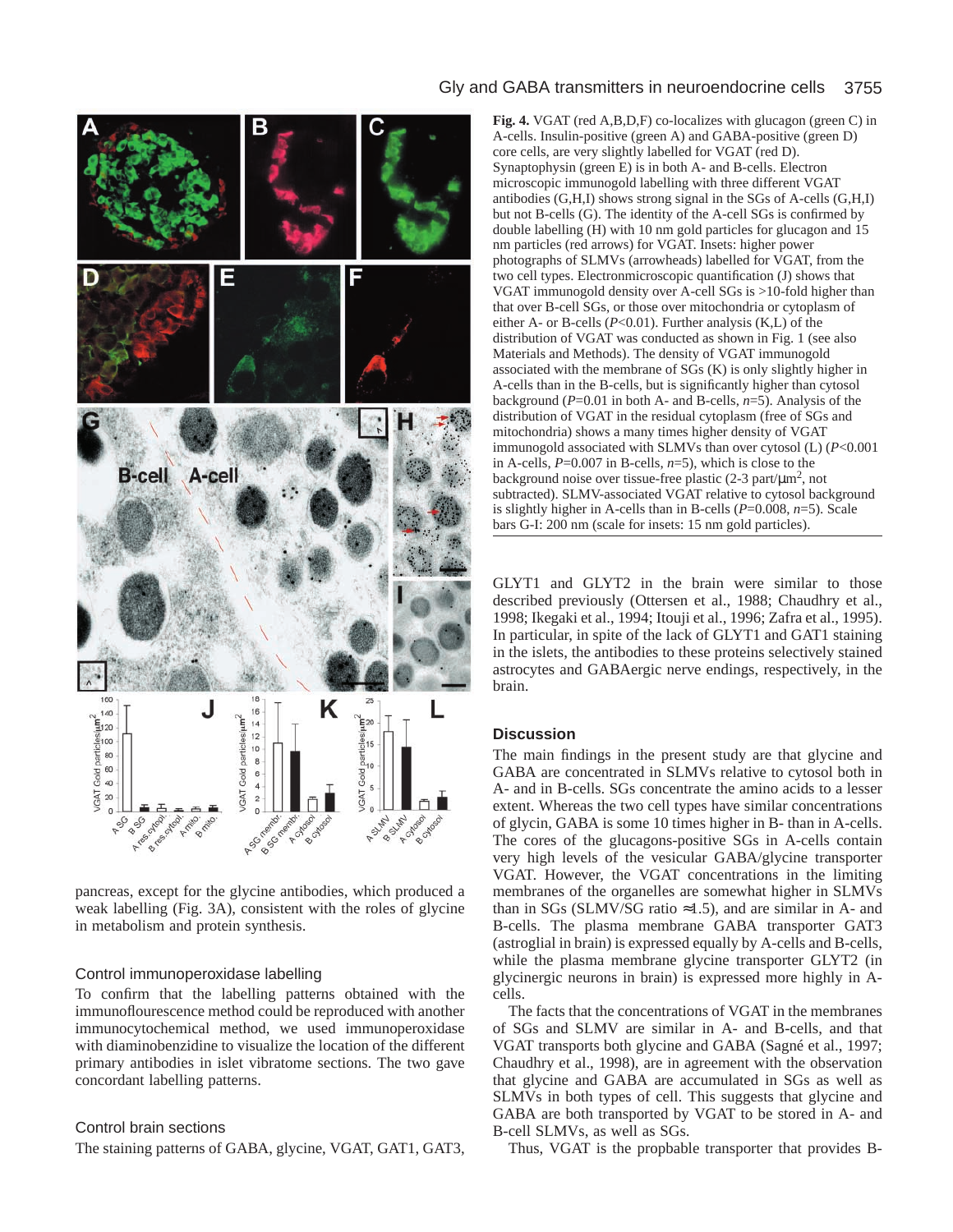

**Fig. 5.** The GABA transporter GAT3 (red A) is expressed at similar levels in core B-cells and mantle A-cells, identified by double labelling for glucagon (green B). GAT3 is concentrated in intracellular compartments.

cell SLMVs with GABA in pancreatic islets, like in the brain. The finding of GABA and VGAT in SLMVs in B-cells is in agreement with previous reports indicating that GABA could be taken up in and released by exocytosis from SLMVs in Bcells (Thomas-Reetz et al., 1993; Ahnert-Hilger et al., 1996). The expression of GAT3 in A- as well as B-cells, together with the fact that these cells express GABA receptors (Borboni et al., 1994; Brice et al., 2002), means that the machinery for vesicular storage, release, signal detection and inactivation of GABA is present in the islets of Langerhans and further supports an auto- and paracrine role of GABA in islet cells. It is noteworthy that pancreatic islet cells express GAT3 rather than GAT1, in which respect they resemble brain astroglia rather than GABAergic neurons.

Although B-cells have been considered to be the major GABAergic cells in the islets, our results suggest that A-cells may have a similar function, inasmuch as GABA and VGAT are co-localized in A-cell SLMVs and SGs. However, owing to the lower GABA concentration in A-cells, glycine might compete favourably with GABA for transport by VGAT into A-cell SLMVs and SGs. Furthermore, A-cells also contain the plasma membrane glycine transporter GLYT2, which in the central nervous system (CNS) localizes to glycinergic nerve endings (Zafra et al., 1995). Thus, we show that A-cells express the molecular machinery necessary for a glycinergic signal system to occur. They express the transporter that concentrates glycine in vesicles (VGAT), as well as the transporter responsible for removal of glycine from the extracellular space after release (GLYT2). GLYT2 enables the A-cells to limit the stimulation of glycine receptors temporally, which are



**Fig. 6.** The glycine transporter GLYT2 (red B) co-localizes with glucagon (green A, with blue nuclei) in A-cells of islets of Langerhans. There is also a low signal in core B-cells, whereas exocrine cells (blue nuclei, e.g. at upper corners of frame) have hardly any GLYT2 signal.

localized on B-cells (Weaver et al., 1998). At the same time, GLYT2 might contribute to recapturing glycine and to providing A-cells with glycine for transport into the vesicles. This makes glycine a strong candidate for an A-cell-mediated paracrine transmitter in the endocrine pancreas. However, Bcell SLMVs and SGs have significant concentrations of glycine, suggesting that even B-cells might release glycine.

We know that the vesicular inhibitory amino acid transporter (VIAAT=VGAT) is exclusively present in A-cell Sgs (Hayashi et al., 2003). This is in line with our finding that A-cell SGs express VGAT at very high levels. In addition, we find that VGAT is localized also in the membranes of SGs, as well as in those of SLMVs in both A- and B-cells, explaining the finding that there are intracellular ATP-dependent uptake sites for GABA both in A- and in B-cells (Hayashi et al., 2003). Our high-resolution immunogold quantification was necessary to make this discovery. Besides, the immunogold labelling efficiency achieved in the present work is higher than that obtained in a previous study (Hayashi et al., 2003), where 5 particles/ $\mu$ m<sup>2</sup> for A-cell SGs versus our 110 particles/ $\mu$ m<sup>2</sup> were reported (Fig. 4J).

Co-secretion of different amino acid transmitters from islet cells has been incompletely studied. Our results suggest corelease of GABA and glycine from both A- and B-cells, though in different proportions. Glutamate is co-secreted with glucagon from pancreatic A-cells to evoke GABA release from B-cells (Hayashi et al., 2002). Thus, the A-cells might corelease glutamate with glycine and GABA, adding to the complexity of the regulation of para/autocrine signal transduction in the islets of Langerhans. In fact, glycine, like glutamate, gives a depolarizing receptor response in B-cells, mediating an increase in the intracellular  $Ca<sup>2+</sup>$  concentrations (Weaver et al., 1998). This means that the glutamate and glycine released from A-cells might regulate Ca2+-dependent secretions from B-cells.

The co-localization of glycine, GABA and glutamate in the endocrine pancreas is in line with the growing evidence for corelease of two or more transmitters at the same synapse in the brain. Although co-release of glycine and glutamate has not been directly demonstrated in the brain, co-localization of glycine and glutamate has been shown in nerve terminals in the retina, brain stem and spinal cord (Davanger et al., 1994;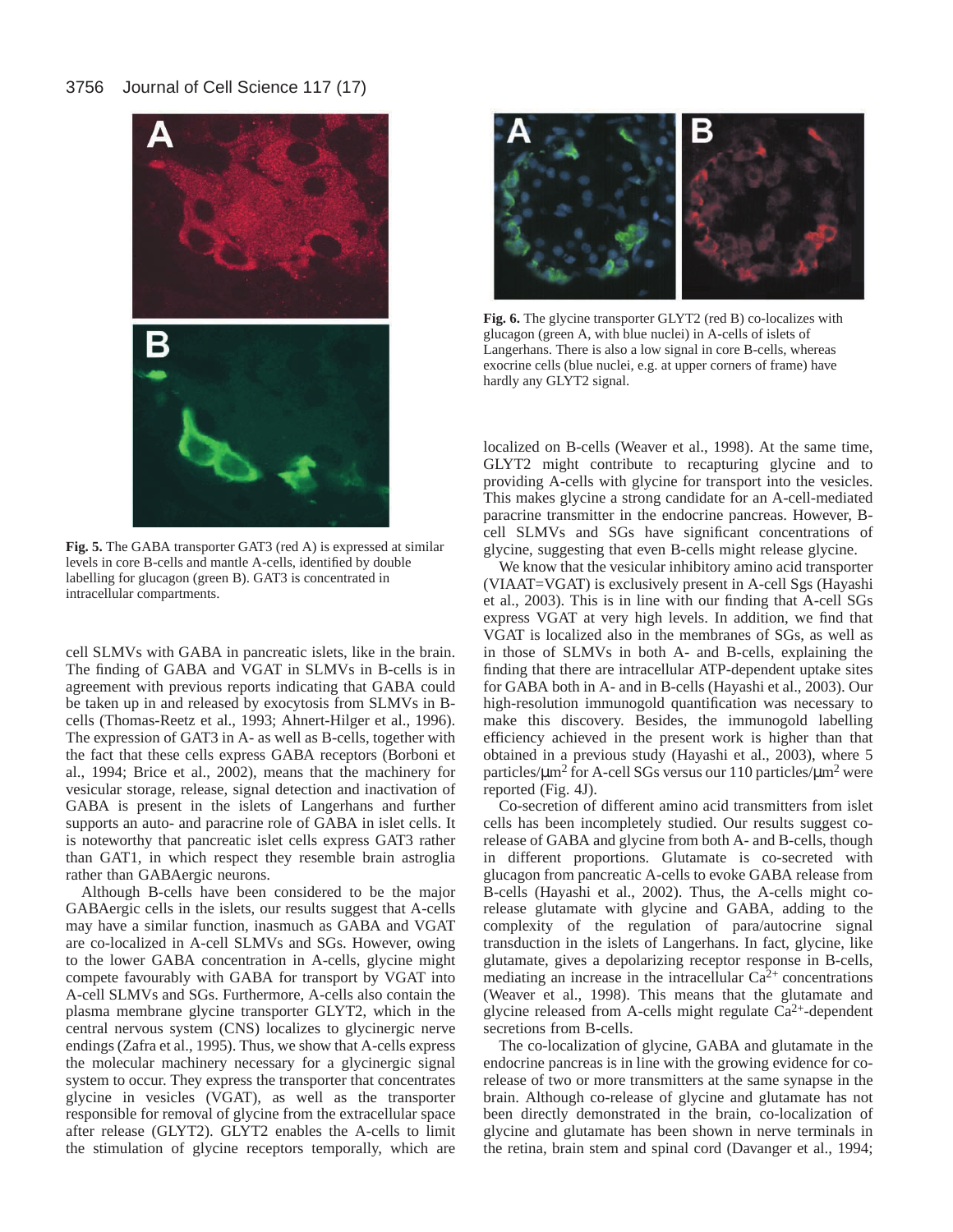Davanger, 1996; Somogyi and Llewellyn-Smith, 2001). There is firm evidence for co-release of glycine and GABA from the same nerve terminal in the spinal cord (Jonas et al., 1998) as well as of glutamate and GABA from the same nerve terminal in the hippocampus (Walker et al., 2001; Bergersen et al., 2003).

The obvious role of VGAT localized in SLMV and SG membranes in A- and B-cells is the sequestration of glycine and/or GABA in the corresponding organelles for storage before exocytosis. The release of glycine and GABA from two types of organelles in the same cell could contribute to the finetuning of hormone secretion to changes in, for instance, the glucose concentration. However, SG glycine might serve other functions than that of a releasable signal molecule. Uptake of amino acids, such as GABA and glycine, could reduce the SG membrane potential and potentiate the secretion from SGs, as has been suggested for glutamate (Maechler and Wollheim, 1999; Hoy et al., 2002), or could contribute, as osmolytes, to the swellling of SGs, a phenomenon that enhances the fusion of zymogen granule membrane with the plasma membrane in the exocrine pancreas (Jena et al., 1997).

The important question of what might be the role of VGAT in the dense core of SGs in A-cells is a matter of conjecture. The SG core might possibly serve as a reservoir and/or 'sink' for the transporter, or the amino acid binding site of VGAT might contribute to the storage of glycine and GABA. Answering these questions is beyond the scope of the present study. In conclusion, glycine may be exocytotically released from SLMVs and SGs in both A- and B-cells, whereas GABA may be released from SLMVs and SGs in B-cells and to a lesser extent in A cells.

We thank Anna Torbjørg Bore (University of Oslo, Norway), and Edith Fick (University of Bergen, Norway) for expert technical assistance, and Robert H. Edwards (UCSF, San Francisco, CA, USA) for reading the manuscript. This study was supported by the Norwegian Research Council, the Norwegian Elite Research Programme, the European Union, the Fulbright Foundation, the Norges Diabetikerforbund, and the Novo Nordisk Fonden.

#### **References**

- **Ahnert-Hilger, G., Stadtbaumer, A., Strubing, C., Scherubl, H., Schultz, G., Riecken, E. O. and Wiedenmann, B.** (1996). gamma-Aminobutyric acid secretion from pancreatic neuroendocrine cells. *Gastroenterology* **110**, 1595-1604.
- **Bergersen, L., Ruiz, A., Bjaalie, J. G., Kullmann, D. M. and Gundersen, V.** (2003). GABA and GABAA receptors at hippocampal mossy fibre synapses. *Eur. J. Neurosci.* **18**, 931-941.
- **Borboni, P., Porzio, O., Fusco, A., Sesti, G., Lauro, R. and Marlier, L. N.** (1994). Molecular and cellular characterization of the GABAA receptor in the rat pancreas. *Mol. Cell. Endocrinol.* **103**, 157-163.
- **Borden, L. A., Smith, K. E., Hartig, P. R., Branchek, T. A. and Weinshank, R. L.** (1992). Molecular heterogeneity of the gamma-aminobutyric acid (GABA) transport system. *J. Biol. Chem.* **267**, 21098-21104.
- **Brice, N. L., Varadi, A., Ashcroft, S. J. and Molnar, E.** (2002). Metabotropic glutamate and GABA(B) receptors contribute to the modulation of glucosestimulated insulin secretion in pancreatic beta cells. *Diabetologia* **45**, 242-252.
- **Chaudhry, F. A., Lehre, K. P., van Lookern-Campagne, M., Ottersen, O. P., Danbolt, N. C. and Strom-Mathisen, J.** (1995). Glutamate transporters in glial plasma membranes: highly diffeentiated localizations revealed by quantitative ultrastructural immunocytochemistry. *Neuron* **14**, 711-720.
- **Chaudhry, F. A., Reimer, R. J., Bellocchio, E. E., Danbolt, N. C., Osen, K. K., Edwards, R. H. and Storm-Mathisen, J.** (1998). The vesicular GABA transporter, VGAT, localizes to synaptic vesicles in sets of glycinergic as well as GABAergic neurons. *J. Neurosci.* **18**, 9733-9750.
- **Chessler S. D., Simonson, W. T., Sweet, I. R. and Hammerle, L. P.** (2002). Expression of the vesicular inhibitory amino acid transporter in pancreatic islet cells. *Diabetes* **51**, 1763-1771.
- **Dale, N., Ottersen, O. P., Roberts, A. and Storm-Mathisen, J.** (1986). Inhibitory neurons of a motor pattern generator in Xenopus revealed by antibodies to glycine. *Nature* **324**, 255-257.
- **Danbolt, N. C., Lehre, K. P., Dehnes, Y., Chaudhry, F. A. and Levy, L. M.** (1998). Localization of transporters using transporter-specific antibodies. *Methods Enzymol.* **296**, 388-407.
- **Davanger, S.** (1996). Colocalization of amino acid signal molecules in neurons and endocrine cells. *Anat. Embryol.* **194**, 1-12.
- Davanger, S., Storm-Mathisen, J. and Ottersen, O. P. (1994). Colocalization of glutamate and glycine in bipolar cell terminals of the human retina. *Exp. Brain Res.* **98**, 342-354.
- **Garry, D. J., Sorenson, R. L., Elde, R. P., Maley, B. E. and Madsen, A.** (1986). Immunohistochemical colocalization of GABA and insulin in betacells of rat islet. *Diabetes* **35**, 1090-1095.
- **Garry, D. J., Appel, N. M., Garry, M. G. and Sorenson, R. L.** (1988). Cellular and subcellular immunolocalization of L-glutamate decarboxylase in rat pancreatic islets. *J. Histochem. Cytochem.* **36**, 573-580.
- **Gilon, P., Campistron, G., Geffard, M. and Remacle, C.** (1988). Immunocytochemical localisation of GABA in endocrine cells of the rat entero-pancreatic system. *Biol. Cell* **62**, 265-273.
- **Gu, X. H., Kurose, T., Kato, S., Masuda, K., Tsuda, K., Ishida, H. and** Seino, Y. (1993). Suppressive effect of GABA on insulin secretion from the pancreatic beta-cells in the rat. *Life Sci.* **52**, 687-694.
- **Guastella, J., Brecha, N., Weigmann, C., Lester, H. A. and Davidson, N.** (1992). Cloning, expression, and localization of a rat brain high-affinity glycine transporter. *Proc. Natl. Acad. Sci. USA* **89**, 7189-7193.
- **Gundersen, H. J., Bendtsen, T. F., Korbo, L., Marcussen, N., Moller, A., Nielsen, K., Nyengaard, J. R., Pakkenberg, B., Sorensen, F. B. and** Vesterby, A. (1988). Some new, simple and efficient stereological methods and their use in pathological research and diagnosis. *APMIS* **96**, 379-394.
- **Gundersen, V., Chaudhry, F. A., Bjaalie, J. G., Fonnum, F., Ottersen, O. P. and Storm-Mathisen, J.** (1998). Synaptic vesicular localization and exocytosis of L-aspartate in excitatory nerve terminals: a quantitative immunogold analysis in rat hippocampus. *J. Neurosci.* **18**, 6059-6070.
- Gundersen, V., Fonnum, F., Ottersen, O. P. and Storm-Mathisen, J. (2001). Redistribution of neuroactive amino acids in hippocampus and striatum during hypoglycemia: a quantitative immunogold study. *J. Cereb. Blood Flow Metab.* **21**, 41-51.
- **Hayashi, M., Yamada, H., Uehara, S., Morimoto, R., Muroyama, A., Yatsushiro, S., Takeda, J., Yamamoto, A. and Moriyama, Y.** (2002). Secretory granule-mediated co-secretion of L-glutamate and glucagon triggers glutamatergic signal transmission in islets of Langerhans. *J. Biol. Chem.* **278**, 1966-1974.
- **Hayashi, M., Otsuka, M., Morimoto, R., Muroyama, A., Uehara, S., Yamamoto, A. and Moriyama, Y.** (2003). Vesicular inhibitory amino acid transporter is present in glucagon-containing secretory granules in α-TC6 cells, mouse clonal α-cells, and α-cells of islets of Langerhans. *Diabetes* **52**, 2066-2074.
- **Hoy, M., Maechler, P., Efanov, A. M., Wollheim, C. B., Berggren, P. O. and Gromada, J.** (2002). Increase in cellular glutamate levels stimulates exocytosis in pancreatic beta-cells. *FEBS Lett.* **531**, 199-203.
- **Hsu, S. M. and Raine, L.** (1981). Protein A, avidin, and biotin in immunohistochemistry. *J. Histochem. Cytochem.* **29**, 1349-1353.
- **Ikegaki, N., Saito, N., Hashima, M. and Tanaka, C.** (1994). Production of specific antibodies against GABA-transporter subtypes (GAT1, GAT2, GAT3) and their application to immunocytochemistry. *Molec. Brain Res.* **26**, 47-54.
- **Itouji, A., Sakai, N., Tanaka, C. and Saito, N.** (1996). Neuronal and glial localization of two GABA transporters (GAT1 and GAT3) in the rat cerebellum. *Mol. Brain Res.* **37**, 309-316.
- **Jena, B. P., Schneider, S. W., Geibel, J. P., Webster, P., Oberleithner, H. and Sritharan, K. C.** (1997). Gi regulation of secretory vesicle swelling examined by atomic force microscopy. *Proc. Natl. Acad. Sci. USA* **94**, 13317-13322.
- Jonas, P., Bischofberger, J. and Sandkuhler, J. (1998). Corelease of two fast neurotransmitters at a central synapse. *Science* **281**, 419-424.
- **Kolston, J., Osen, K. K., Hackney, C. M., Ottersen, O. P. and Storm-Mathisen, J.** (1992). An atlas of glycine-like and GABA-like immunoreactivity and colocalization in the cochlear nuclear complex of the guinea pig. *Anat. Embryol.* **186**, 443-465.